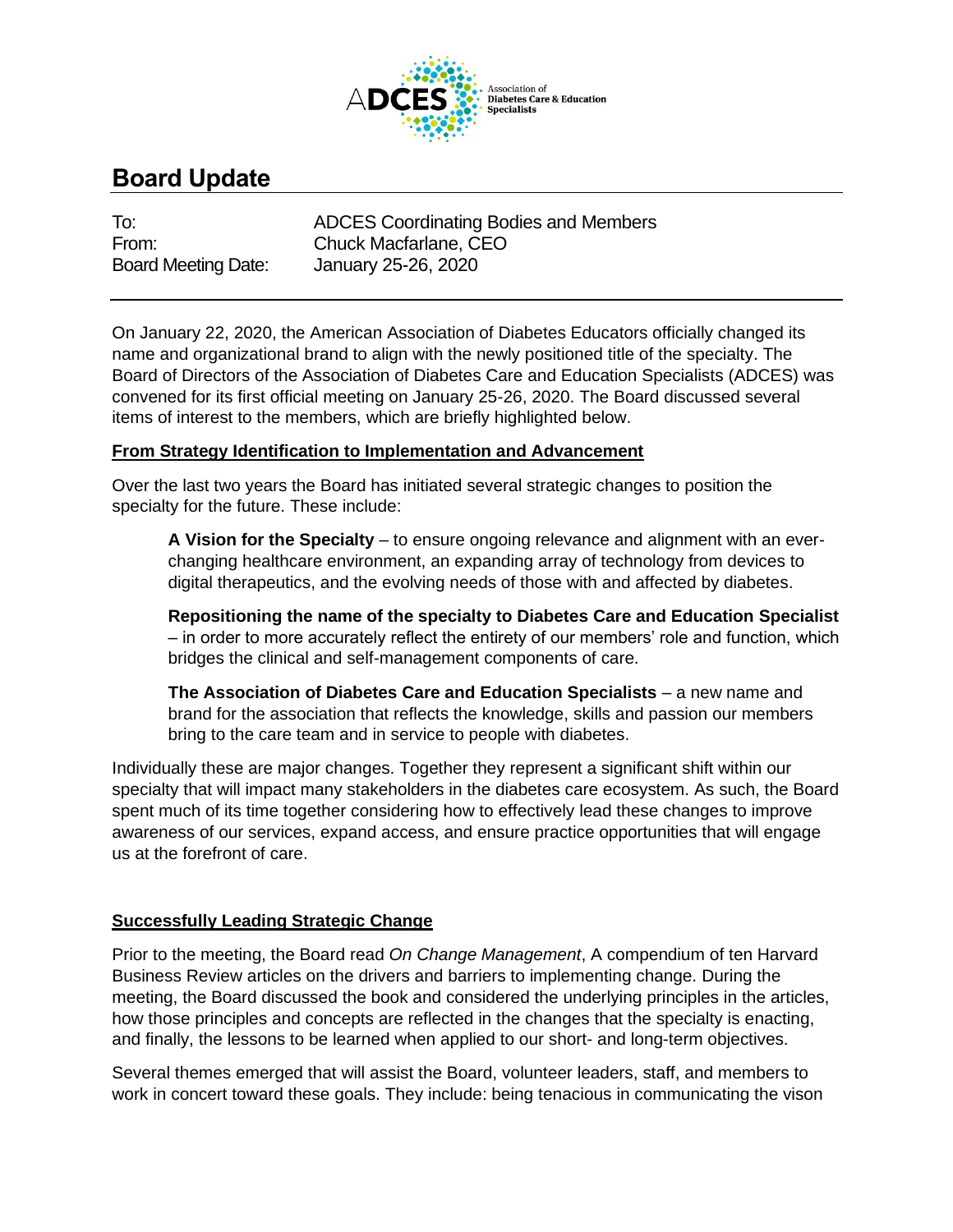to our stakeholders; reflecting the changes in all aspects of the association's activities; building a coalition of support to assist in driving the change; proactively identifying barriers so they can be managed; and developing a level of resilience when setbacks occur.

#### **Physician Dialogue**

Diabetes Care and Education Specialists play a critical role in the care of the person with or at risk for diabetes. However, that role cannot be considered in a vacuum. To achieve its greatest effectiveness, it must be considered through the lens of the care team or system of care. In its second conversation of the meeting, the Board sought to explore and understand the "physician's perspective" on the current state of medical practice, and what they anticipate in the future. Understanding this perspective will help the Board define the avenues it may have available to advance the role of the DCES.

To that end, the Board invited four physicians to the meeting for an in-depth dialogue on the state of diabetes care, the value of the DCES role, and opportunities for ADCES to advance the specialty as part of an integrated care team. The guest physicians were:

#### **Robert A. Gabbay, MD, PhD – Endocrinologist**

*Chief Medical Officer, Senior Vice President* Joslin Diabetes Center Clinical Investigator Associate Professor of Medicine, Harvard Medical School

**Lawrence R. Wu, MD – Payor**  *Medical Director* Blue Cross Blue Shield of North Carolina

## **Francis X. Solano, MD – Primary Care**

*Internal Medicine – Primary Care Physician* University of Pittsburgh Medical Center

#### **Alex Montero, MD, MPH - Hospitalist**

*Hospital Medicine* MedStar Georgetown University Hospital

The dialogue was open and frank. The participants acknowledged that they and their colleagues have faced a sea of change in the practice of medicine in the last two decades that are impacting the internal motivators, as well as the economic drivers of a career in medicine. Coupled with the reduced time with patients, more administrative burdens, an enormous amount of emerging research, and rapidly expanding diabetes devices and technology, these ongoing changes leave physicians challenged and frustrated. The panelists did, however, see the value of the DCES to the care team, to the person with diabetes, and ultimately to the system. It was clear that understanding and addressing the different needs of each of those groups is paramount and that it rests with the individual diabetes care and education specialist to carry those messages to their constituents.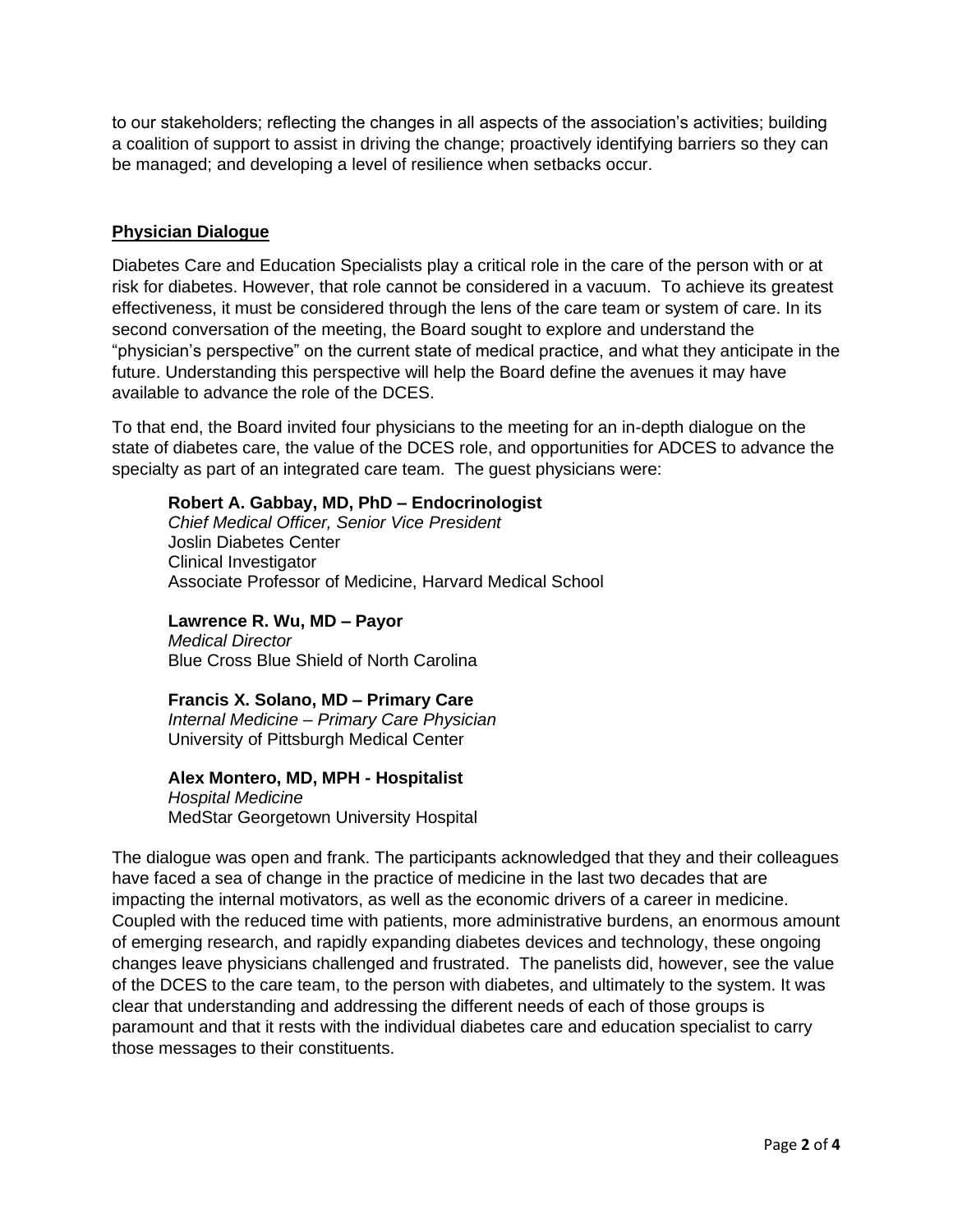# **Diversity and Inclusion**

Finally, the Board turned its attention to diversity and ensuring that as a professional association we actively cultivate a welcoming and inclusive environment, with the goal of building a specialty that reflects the communities it serves and that services reach all the communities where they are needed. This discussion is an outgrowth of the 2016-19 Strategic Plan, which was the catalyst for reviewing the existing data available to the Board. The topic of diversity and inclusion can be very broad. As with any major multi-year strategy, reaching consensus on clear and measurable goals is critical to retaining focus and gauging impact.

- The 2021 National Practice Survey will be used to capture the overall makeup and demographics of the specialty, and as such, will be updated approximately every three years.
- An assessment of the association's approach and initiatives toward a more inclusive and welcoming environment will be developed as a tool to both guide and assess our efforts at the association level.
- The association will take a deeper look at the alignment or lack of alignment between access to a DCES across various communities.

# **Planning and Programmatic Activities and Discussion**

The Board reviewed and approved advocacy priorities for 2020, which include continued focus on advancing the *Expanding Access to Diabetes Self-Management Training Act* and related healthcare legislation, improving payment and coverage for diabetes care and education, increased outreach to regulatory agencies and payors, collaboration, member engagement, and communication.

The Certification Board for Diabetes Care and Education (CBDCE) (formerly NCBDE) worked closely with ADCES in its positioning of the specialty and our associated credentialing functions. The 2020 CBDCE Chair Jasmine Gonzalvo, and CEO Sheryl Traficano attended a portion of the Board meeting to share the communication, reception in the field, and ongoing activities for the changes to the Certified Diabetes Care and Education Specialist (CDCES) (formerly CDE) credential. Discussion focused on collaboratively advancing these changes and ensuring we closely align our activities and communication to ensure consistent messaging and a supportive member experience with both organizations.

In addition, the Chair discussed the formation of a joint work group to assess credentialing in diabetes care in light of the new vision for the specialty and positioning of diabetes care and education specialists. The workgroup is expected to convene in the second half of the year and report its findings in early 2021.

The organizations also agreed to jointly fund a supervised 3-year research fellowship, in part to assess and build the evidence on the value of the DCES role.

## **Other Business**

The Board discussed its role in the identification of leadership talent for the upcoming Board election cycle. We also reviewed the Board members' role as liaison to state Coordinating